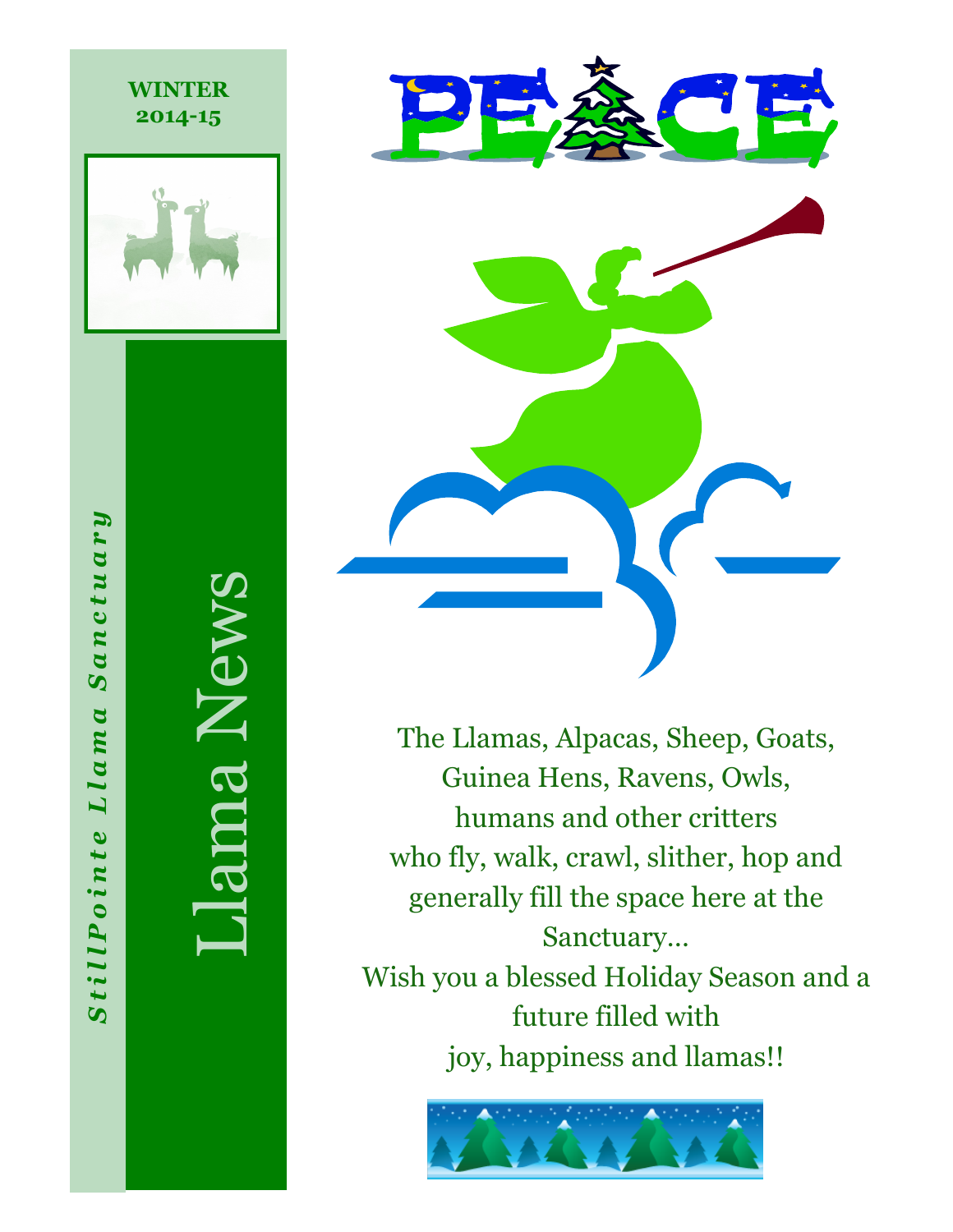## *STATE OF THE SANCTUARY*

This past year we have rescued /retired/rehabilitated a number and variety of animals. Now the population of critters is at the "bursting at the seams" stage. Although we have found homes for some, most of them stay with us. The majority of individuals is llama, but we have 5 alpacas, 5 goats, 2 sheep, 4 Guinea hens, 1 Standard Poodle, 1 Kowakian Monkey Lizard disguised as a mixed breed dog and 4 very distinguished cats ranging in age from 2 years to 17 years.

We have also sent a few of these friends over the Rainbow Bridge, some of their own volition, some we had to help. Losing them is the hardest part of this kind of work, but it is also the kindest thing in many situations.

We are gifted with a family of ravens, some beautiful owls, bald eagles, deer, so many squirrels we can't keep track and such a variety of wild birds that we have to keep going to the "Birds of Washington" book to try to identify them! Then there are the raccoons….yes, they are cute, but since they dearly love to kill chickens and other smallish things we try to keep them away. For some reason the llamas apparently don't consider them a danger so they ignore them. We hear coyotes almost every night and the llamas **DO** keep them at bay with alarm calls.

There have been some nasty wind and rain storms so far this winter, causing a few trees to fall - miraculously none did any damage - so that makes more **firewood available** for anyone who wants to come get some (hint, hint)!

We're still renting a barn and pasture space just up the road where we keep new members of the population initially, and some of the animals who have health and/or behavior issues and need to be among a smaller group. That space is overfull right now so when our barn on the bigger property is finished we'll be able to shuffle some around and still give them the type of care and attention required.

We now have a **Go Fund Me** account **(http://www.gofundme.com/iucb4c)** to help us finish building the long-awaited barn. Do take a look!

Lastly, but most important . . . we thank our **VOLUNTEERS.** There is absolutely no way we could continue this work if it were not for them: Kathryn, Michael, Lissa, Haley, Will, Emily, Ben, Katie, Kelly, Adam …..

**AND** a big **HURRAY** and **HUGS** to all those **who have donated** to us financially and with in-kind donations! We truly love you all! We are eternally grateful and wish you blessings of the season and a most wonderful new year.



Page 2 of 4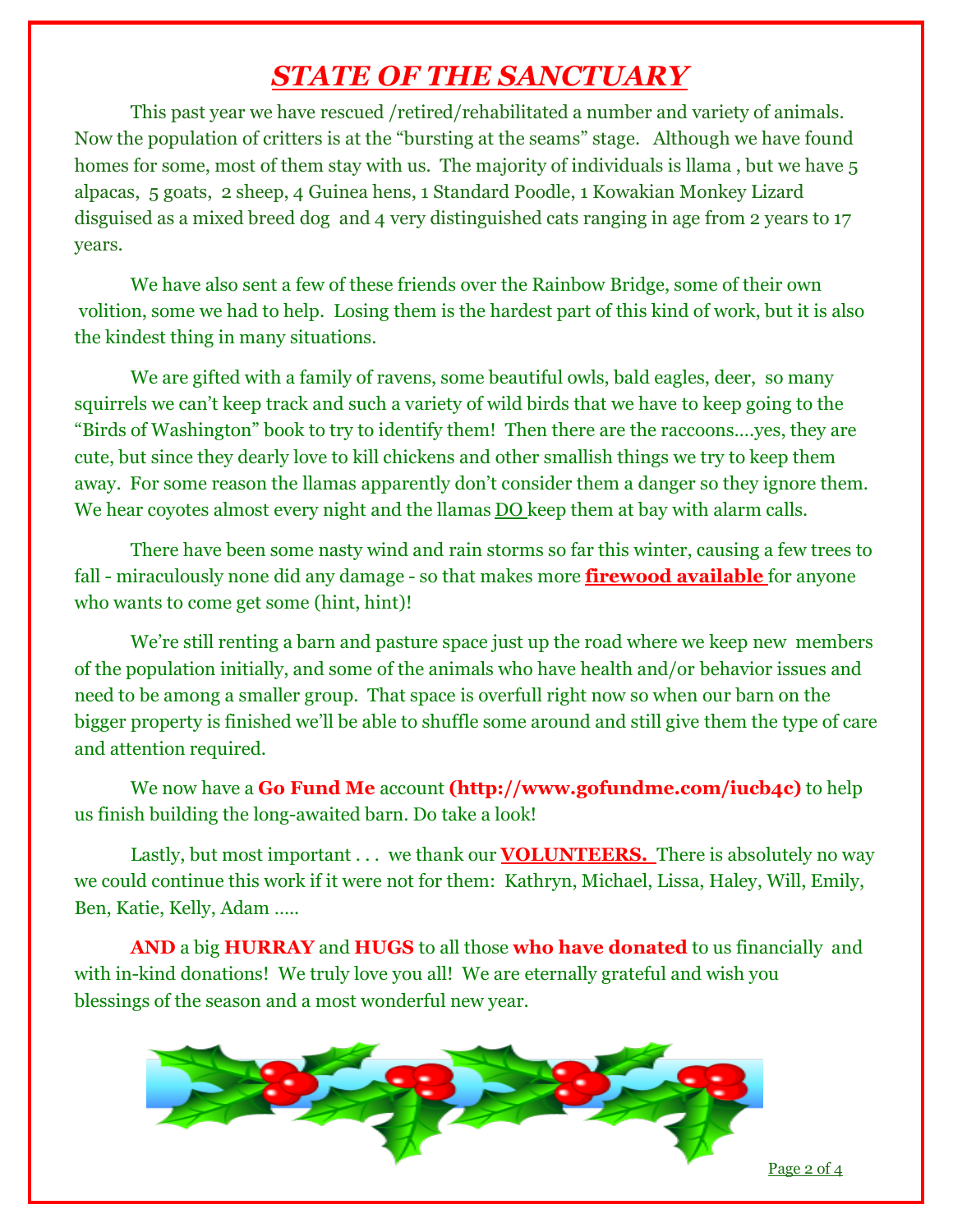## **Some new photos of our critters who are available through our Adopt-A-Llama Program….**



**BEAR - ALPACA**



**PACER**

**NED**

**CHA CHA** 



**ALPACA**



**SIERRA**

**RUSTY ALPACA**



**SIERRA - WALKING**

**FREEDOM'S SONG**



**KERNEL**



**"FREEDA" GENT**



*Go to our website at www.stillpointesanctuary.org to see more adopt-a-llama photos and biographies*

**Not only are Cha Cha and Red available for Adopt-A-Llama, they are also available to be adopted** *for real* **! If you are interested be sure to contact us directly at info@stillpointesanctuary.org and put Red & Cha Cha in the subject line. RED**



Page 3 of 4